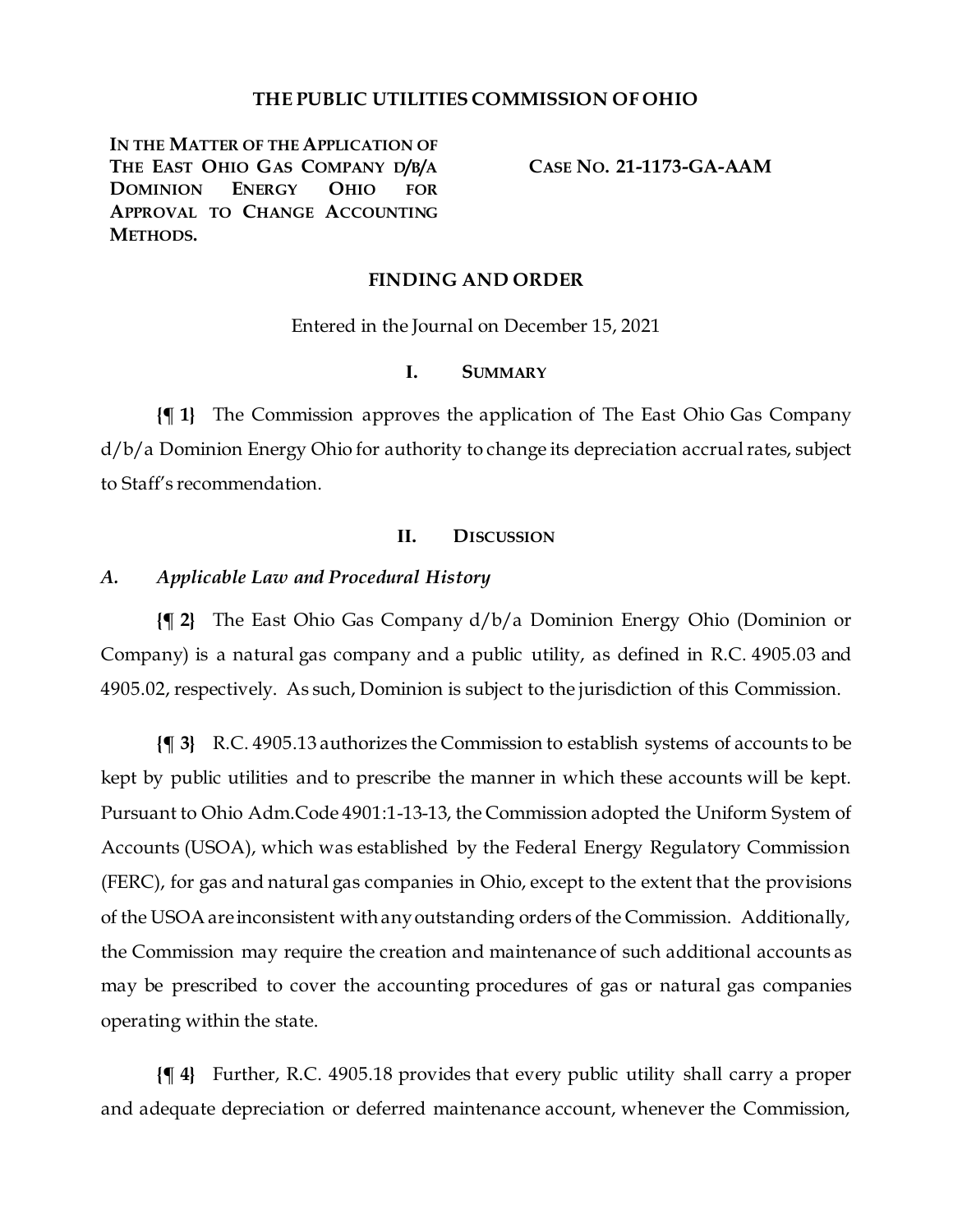after investigation, determines that a depreciation account can be reasonably required. Pursuant to the statute, the Commission shall ascertain, determine, and prescribe what are proper and adequate charges for depreciation of the several classes of property for each public utility and may prescribe such changes in such charges for depreciation as the Commission finds necessary.

**{¶ 5}** On November 12, 2021, Dominion filed an application in accordance with R.C. 4905.18 to request that the Commission issue an Order approving the use of a 25-year depreciation accrual rate of 4.20 percent for certain specified assets, effective November 1, 2020.

**{¶ 6}** On December 13, 2021, Staff filed its review and recommendation of Dominion's application.

**{¶ 7}** On December 14, 2021, Dominion filed correspondence in which it states that it does not oppose Staff's recommendation.

## *B. Summary of Dominion's Application*

**{¶ 8}** According to the Company's application, in Case No. 13-1988-GA-AAM, the Commission approved Dominion's depreciation rates, effective January 1, 2013, and directed Dominion "to submit a new depreciation study for all gas plant accounts no later than September 1, 2019," for assets as of December 31, 2018. *In re The East Ohio Gas Co. d/b/a Dominion East Ohio*, Case No. 13-1988-GA-AAM, Finding and Order (Oct. 23, 2013). In 2019, Dominion provided a new depreciation study to Staff reflecting updated depreciation accrual rates for its gas plant accounts as of December 31, 2018, and requested approval of revised depreciation accrual rates agreed upon with Staff. The Commission ultimately approved a stipulation that, among other things, revised Dominion's depreciation accrual rates, effective January 1, 2019. *In re The East Ohio Gas Co. d/b/a Dominion Energy Ohio*, Case No. 19-1639-GA-AAM, et al., Finding and Order (Dec. 4, 2019).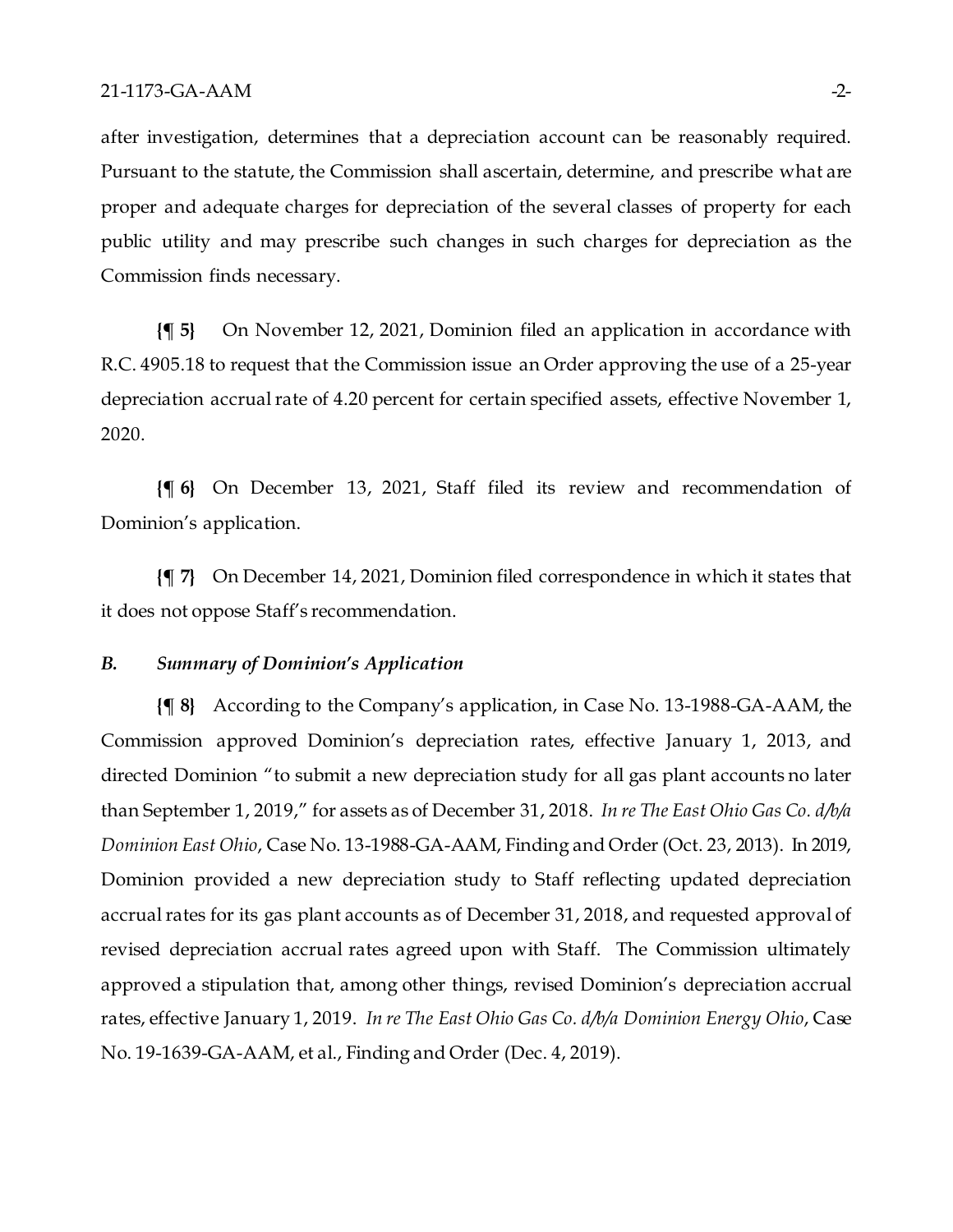**{¶ 9}** In its application, Dominion states that, in late 2020, in conjunction with Dominion Energy's sale of Dominion Energy Transmission, Inc., Dominion acquired certain microwave communication towers. Dominion states that, although the towers had been and continue to be used in the provision of Dominion's service, they were not previously contained in Dominion's gas plant accounts. The value of the towers is not currently reflected in any Dominion rate or charge, and the Company does not seek authority in this case to recover any such investment. The Company states that, with the towers now on its books, it is necessary to determine the appropriate depreciation treatment, as the towers were not included in Dominion's 2019 depreciation study.

**{¶ 10}** Dominion requests that the Commission approve a new depreciation accrual rate of 4.20 percent for the microwave communication towers in FERC Account 397.41 to be effective November 1, 2020. Dominion further requests that this approval specifically include authorization for the Company to apply the new depreciation accrual rate and associated 25-year asset life in its accounting of depreciation expense in 2021 and thereafter, until such time as that depreciation accrual rate and associated asset life are revised and approved by the Commission in a subsequent proceeding. Finally, Dominion requests expedited review of its application so that the Company may make the necessary accounting adjustments to close its 2021 books in accordance with the relief sought in the application.

# *C. Summary of Staff Review and Recommendation*

**{¶ 11}** In its report, Staff states that it has reviewed the information provided by the Company to its depreciation consultant, Gannett Fleming Valuation and Rate Consultants, LLC (Gannett Fleming), as well as industry information compiled by Gannett Fleming to make its determination. Staff's review of the acquired assets by vintage year indicates that the proposed 25-year average service life is reasonable as over half of the microwave communication tower assets still in use are between the ages of 15 to 19 years old. There are also recently added microwave communication tower assets within the last year.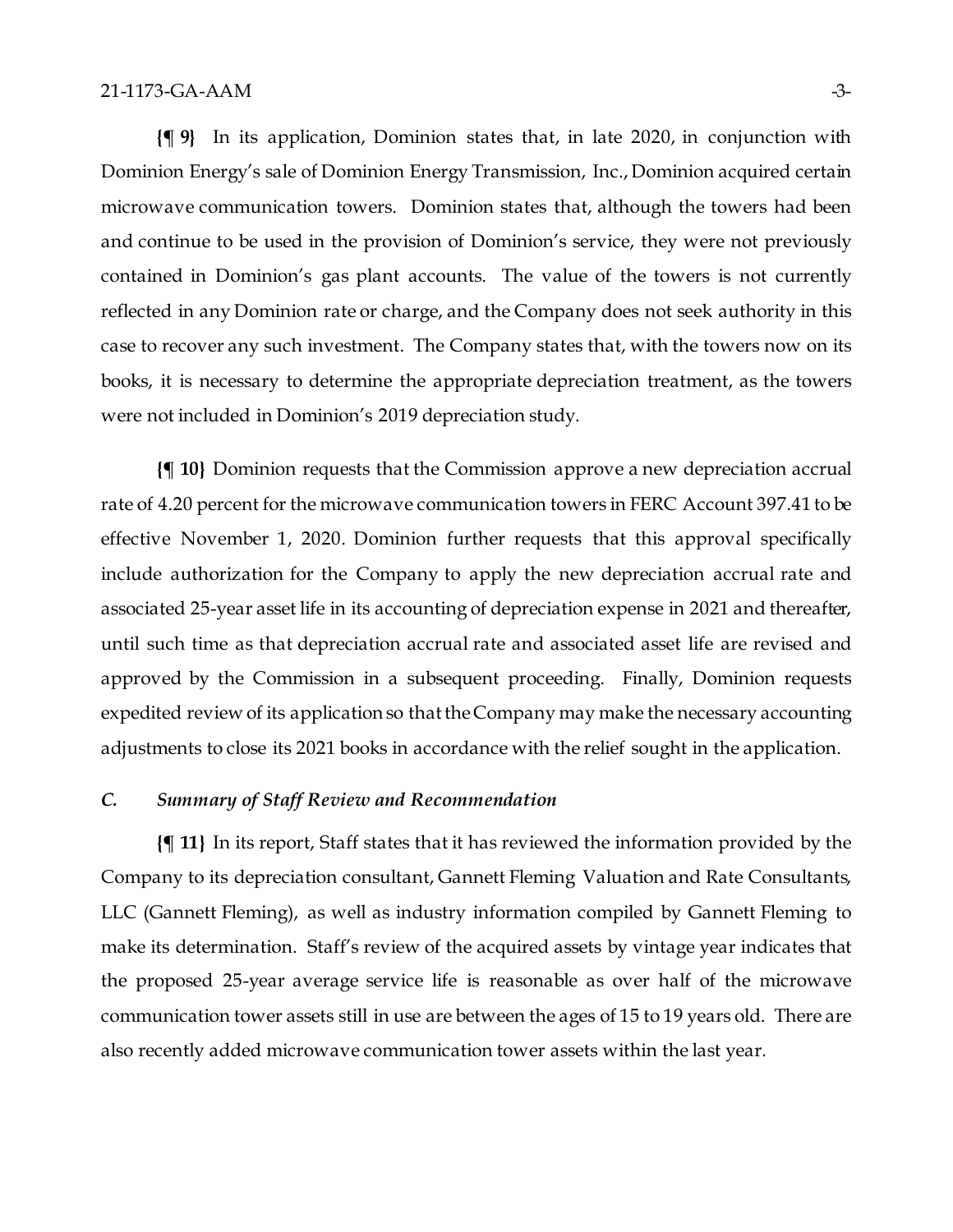**{¶ 12}** Staff also reviewed industry net salvages relied upon by Gannett Fleming to propose a negative five percent salvage value for the microwave towers in question. Eight of the nine companies included in the analysis were at zero net salvage, while only one was at the negative five percent salvage value proposed by the Company. Retirements, cost of removal, and salvage data was not provided to Staff for review according to the report. Based on the information provided in conjunction with a data request response that some microwave communication towers are included in the Company's existing plant communication accounts and which are currently depreciated at an accrual rate that includes zero net salvage, Staff recommends zero net salvage be utilized in the calculation of the accrual rate at issue. Changing net salvage to zero results in a Staff recommended accrual rate of four percent for the microwave communication towers in question.

**{¶ 13}** Staff concludes that Dominion has appropriately supported the requested average service life but recommends a zero net salvage resulting in the four percent accrual rate recommended in its report.

### *D. Commission Conclusion*

**{¶ 14}** Upon thorough review of Dominion's application, and Staff's recommendation, the Commission finds that the application is reasonable and should be approved, subject to Staff's recommendation. Additionally, we find that, because the change in Dominion's accounting procedures will not result in any increase to the Company's rates or charges, the Commission may approve the application without a hearing.

#### **III. ORDER**

**{¶ 15}** It is, therefore,

**{¶ 16}** ORDERED, That Dominion's application be approved, subject to Staff's recommendation. It is, further,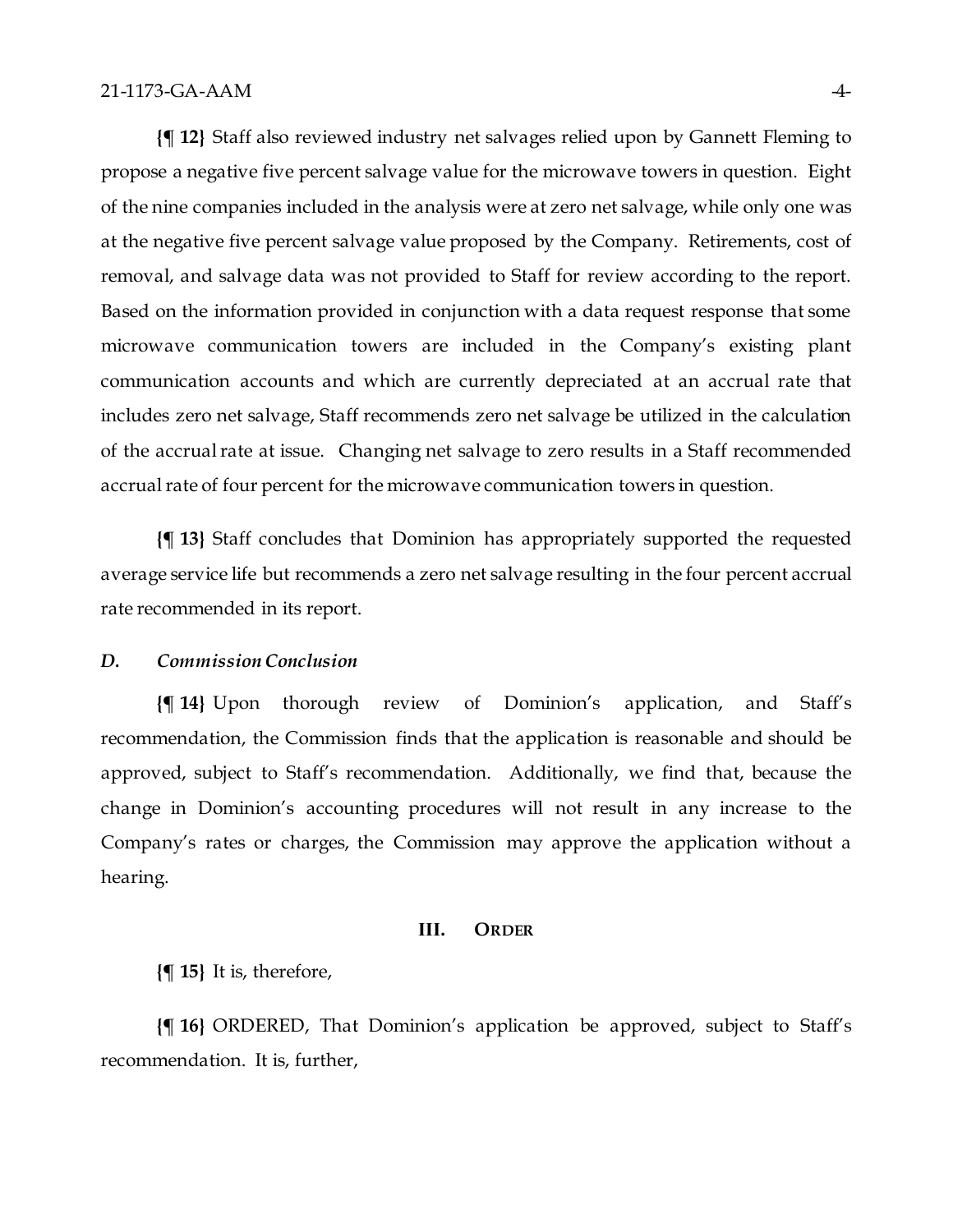**{¶ 17}** ORDERED, That Dominion take all necessary steps to carry out the terms of this Finding and Order. It is, further,

**{¶ 18}** ORDERED, That a copy of this Finding and Order be served upon all interested persons and parties of record.

COMMISSIONERS: *Approving:*  Jenifer French, Chair M. Beth Trombold Lawrence K. Friedeman Daniel R. Conway Dennis P. Deters

JMD/mef